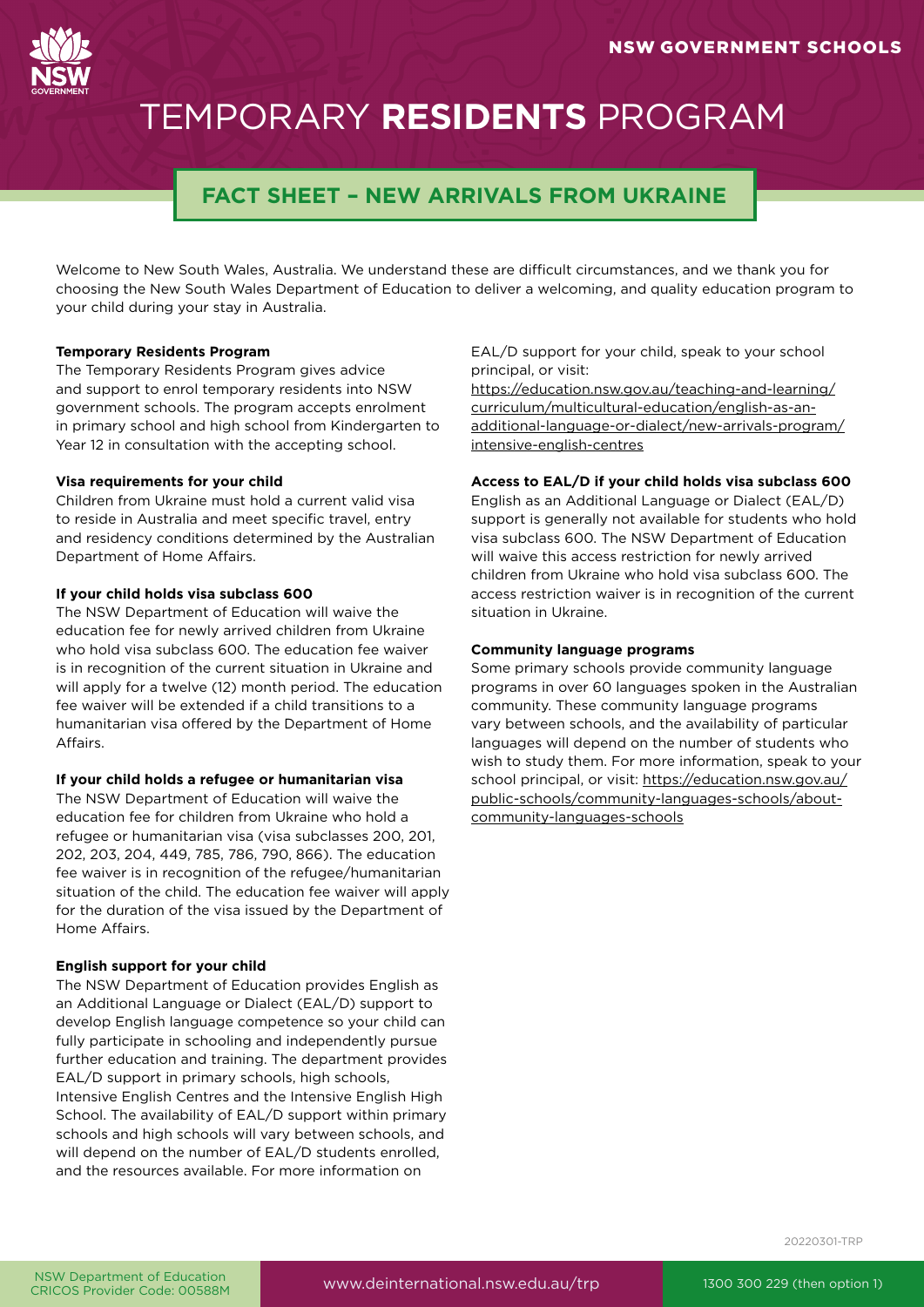# **How to apply to enrol your child in a NSW government school**

This fact sheet explains the process of how to enrol your child into a New South Wales government school.

# **Step 1:**

#### **When to apply for enrolment in school**

The application process can begin when your child arrives in Australia.

# **Step 2:**

#### **Find your local school and make an appointment**

You should contact the NSW government primary or secondary school closest to your residential address. To find your local NSW government school visit [https://](https://schoolfinder.education.nsw.gov.au/) [education.nsw.gov.au/school-finder.](https://schoolfinder.education.nsw.gov.au/) The school finder gives your local school based on your selections. When you find your local school, telephone the school and make an appointment for a meeting. If your local school is at capacity and has no available place for your child, the school will refer you to the next available school with capacity.

#### **Step 3: What to bring to the meeting**

On the day of your meeting with the school, bring a copy of the Temporary Residents Program [Application](https://www.deinternational.nsw.edu.au/__data/assets/pdf_file/0007/17755/17755-Application-Form-for-an-Authority-to-Enrol.pdf)  [form for an Authority to Enrol](https://www.deinternational.nsw.edu.au/__data/assets/pdf_file/0007/17755/17755-Application-Form-for-an-Authority-to-Enrol.pdf), your child's original passport, and your child's visa.

#### **Step 4:**

### **Complete the Application form for an Authority to Enrol**

Complete the relevant sections of the Temporary Residents Program [Application form for an Authority](https://www.deinternational.nsw.edu.au/__data/assets/pdf_file/0007/17755/17755-Application-Form-for-an-Authority-to-Enrol.pdf)  [to Enrol.](https://www.deinternational.nsw.edu.au/__data/assets/pdf_file/0007/17755/17755-Application-Form-for-an-Authority-to-Enrol.pdf) Complete a separate application for each child applying to enrol in school. If the school principal agrees to the enrolment, they will complete Section B of the Temporary Residents Programm [Application form](https://www.deinternational.nsw.edu.au/__data/assets/pdf_file/0007/17755/17755-Application-Form-for-an-Authority-to-Enrol.pdf)  [for an Authority to Enrol.](https://www.deinternational.nsw.edu.au/__data/assets/pdf_file/0007/17755/17755-Application-Form-for-an-Authority-to-Enrol.pdf)

### **Step 5: Check the application**

Look at the checklist on page 2 of the Temporary Residents Program [Application form for an Authority](https://www.deinternational.nsw.edu.au/__data/assets/pdf_file/0007/17755/17755-Application-Form-for-an-Authority-to-Enrol.pdf)  [to Enrol.](https://www.deinternational.nsw.edu.au/__data/assets/pdf_file/0007/17755/17755-Application-Form-for-an-Authority-to-Enrol.pdf) The checklist will help you to provide all documents required for the application. Incomplete applications submitted to the Temporary Residents Program may result in delays in the application for enrolment.

# **Step 6:**

### **Lodge the application**

Send the completed application form with a copy of your child's passport and a copy of your child's visa to the Temporary Residents Program for assessment. To speed up the process, the documents can be emailed to the Temporary Residents Program at [tempvisa@det.](mailto:tempvisa%40det.nsw.edu.au.?subject=) [nsw.edu.au.](mailto:tempvisa%40det.nsw.edu.au.?subject=)

#### **Step 7: Processing times**

### The Temporary Residents Program aims to process new applications in five working days, however, we are prioritising applications for children from Ukraine. When the application is complete and processed, an Authority to Enrol is sent to the school. The Authority to Enrol provides the NSW government school with your child's enrolment start date. The Temporary Residents Program will also email the parent/guardian a letter to confirm the enrolment start date.